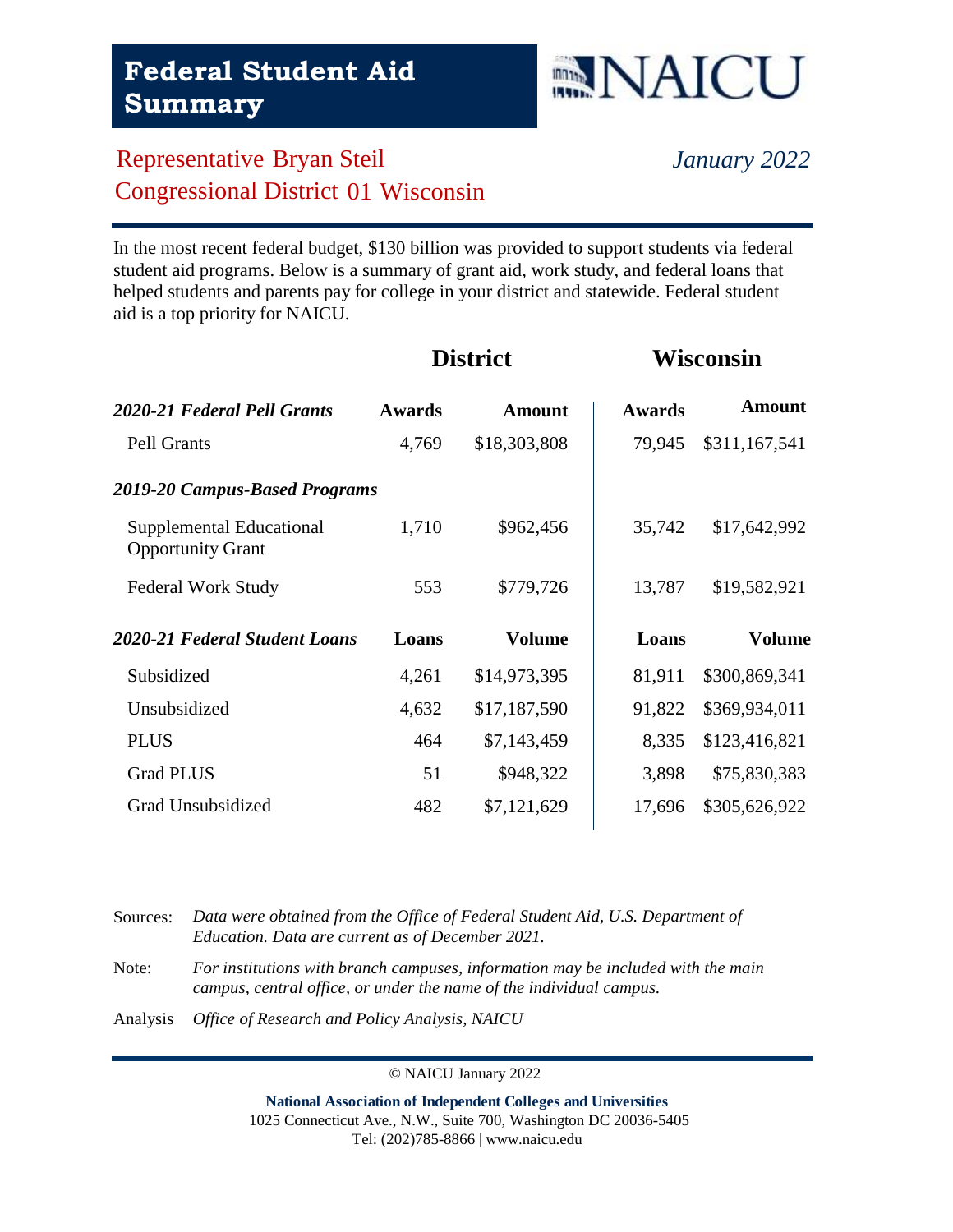## Representative Mark Pocan *January 2022* Congressional District 02 Wisconsin

In the most recent federal budget, \$130 billion was provided to support students via federal student aid programs. Below is a summary of grant aid, work study, and federal loans that helped students and parents pay for college in your district and statewide. Federal student aid is a top priority for NAICU.

| 2020-21 Federal Pell Grants                          | <b>Awards</b> | Amount        | <b>Awards</b> | <b>Amount</b> |
|------------------------------------------------------|---------------|---------------|---------------|---------------|
| <b>Pell Grants</b>                                   | 16,646        | \$67,140,713  | 79,945        | \$311,167,541 |
| 2019-20 Campus-Based Programs                        |               |               |               |               |
| Supplemental Educational<br><b>Opportunity Grant</b> | 9,572         | \$4,108,071   | 35,742        | \$17,642,992  |
| <b>Federal Work Study</b>                            | 3,060         | \$3,847,145   | 13,787        | \$19,582,921  |
|                                                      |               |               |               |               |
| 2020-21 Federal Student Loans                        | Loans         | <b>Volume</b> | Loans         | Volume        |
| Subsidized                                           | 15,938        | \$60,494,198  | 81,911        | \$300,869,341 |
| Unsubsidized                                         | 17,653        | \$77,786,144  | 91,822        | \$369,934,011 |
| <b>PLUS</b>                                          | 1,190         | \$24,203,503  | 8,335         | \$123,416,821 |
| <b>Grad PLUS</b>                                     | 848           | \$14,587,851  | 3,898         | \$75,830,383  |
| Grad Unsubsidized                                    | 4,795         | \$98,344,424  | 17,696        | \$305,626,922 |

Sources: *Data were obtained from the Office of Federal Student Aid, U.S. Department of Education. Data are current as of December 2021.* Note: *For institutions with branch campuses, information may be included with the main campus, central office, or under the name of the individual campus.*

Analysis *Office of Research and Policy Analysis, NAICU*

© NAICU January 2022

**National Association of Independent Colleges and Universities** 1025 Connecticut Ave., N.W., Suite 700, Washington DC 20036-5405 Tel: (202)785-8866 | www.naicu.edu

#### **District Wisconsin**

**NAICU**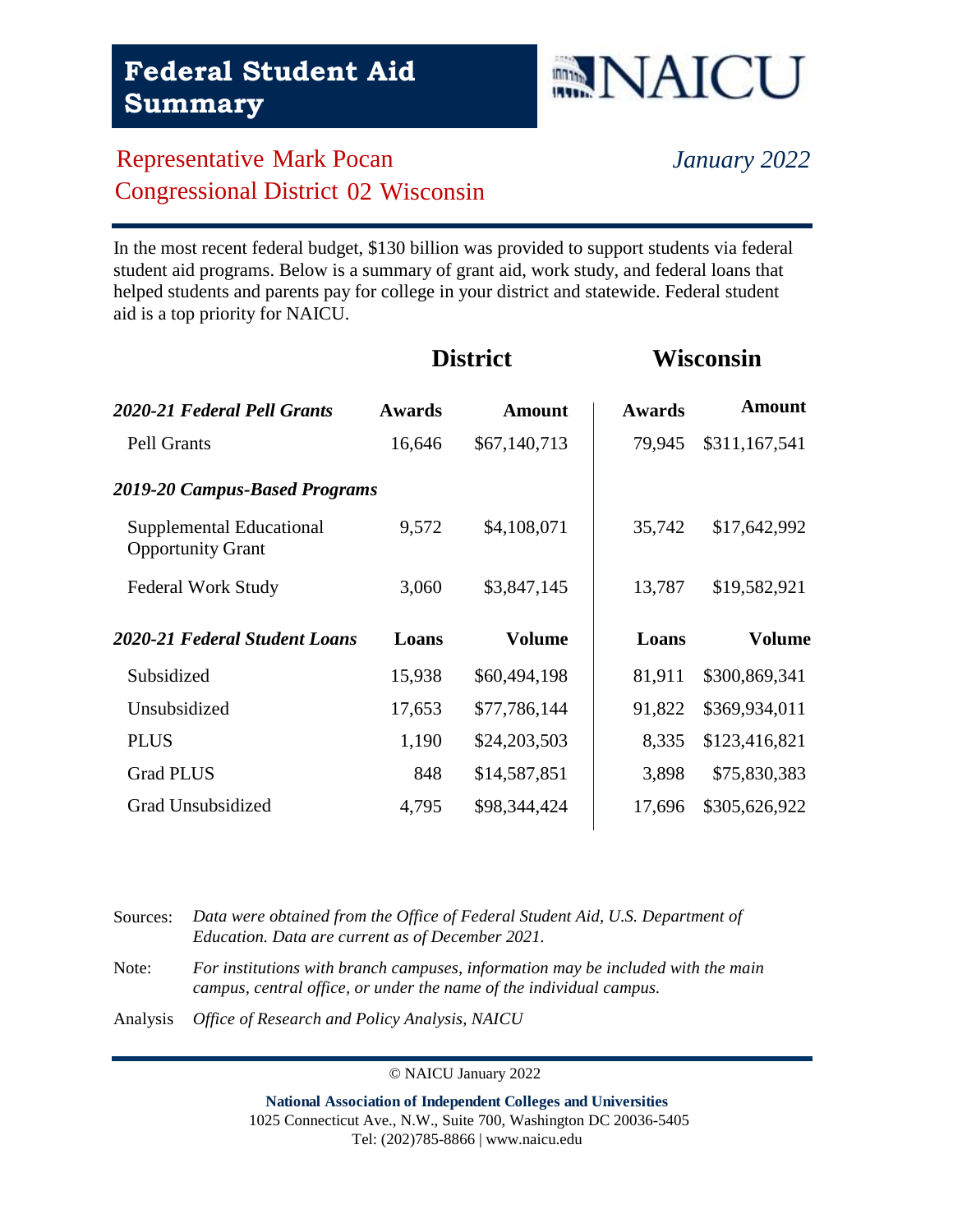

**District Wisconsin**

## Representative Ron Kind *January 2022* Congressional District 03 Wisconsin

In the most recent federal budget, \$130 billion was provided to support students via federal student aid programs. Below is a summary of grant aid, work study, and federal loans that helped students and parents pay for college in your district and statewide. Federal student aid is a top priority for NAICU.

| <b>Awards</b>                 | Amount        | <b>Awards</b> | <b>Amount</b> |
|-------------------------------|---------------|---------------|---------------|
| 16,517                        | \$65,765,346  | 79,945        | \$311,167,541 |
| 2019-20 Campus-Based Programs |               |               |               |
| 8,635                         | \$3,687,800   | 35,742        | \$17,642,992  |
| 3,832                         | \$5,260,628   | 13,787        | \$19,582,921  |
| Loans                         | <b>Volume</b> | Loans         | Volume        |
| 19,064                        | \$68,570,398  | 81,911        | \$300,869,341 |
| 23,231                        | \$95,292,902  | 91,822        | \$369,934,011 |
| 1,829                         | \$18,357,026  | 8,335         | \$123,416,821 |
| 150                           | \$1,368,686   | 3,898         | \$75,830,383  |
| 2,212                         | \$28,603,759  | 17,696        | \$305,626,922 |
|                               |               |               |               |

Sources: *Data were obtained from the Office of Federal Student Aid, U.S. Department of Education. Data are current as of December 2021.* Note: *For institutions with branch campuses, information may be included with the main campus, central office, or under the name of the individual campus.* Analysis *Office of Research and Policy Analysis, NAICU*

© NAICU January 2022

**National Association of Independent Colleges and Universities** 1025 Connecticut Ave., N.W., Suite 700, Washington DC 20036-5405 Tel: (202)785-8866 | www.naicu.edu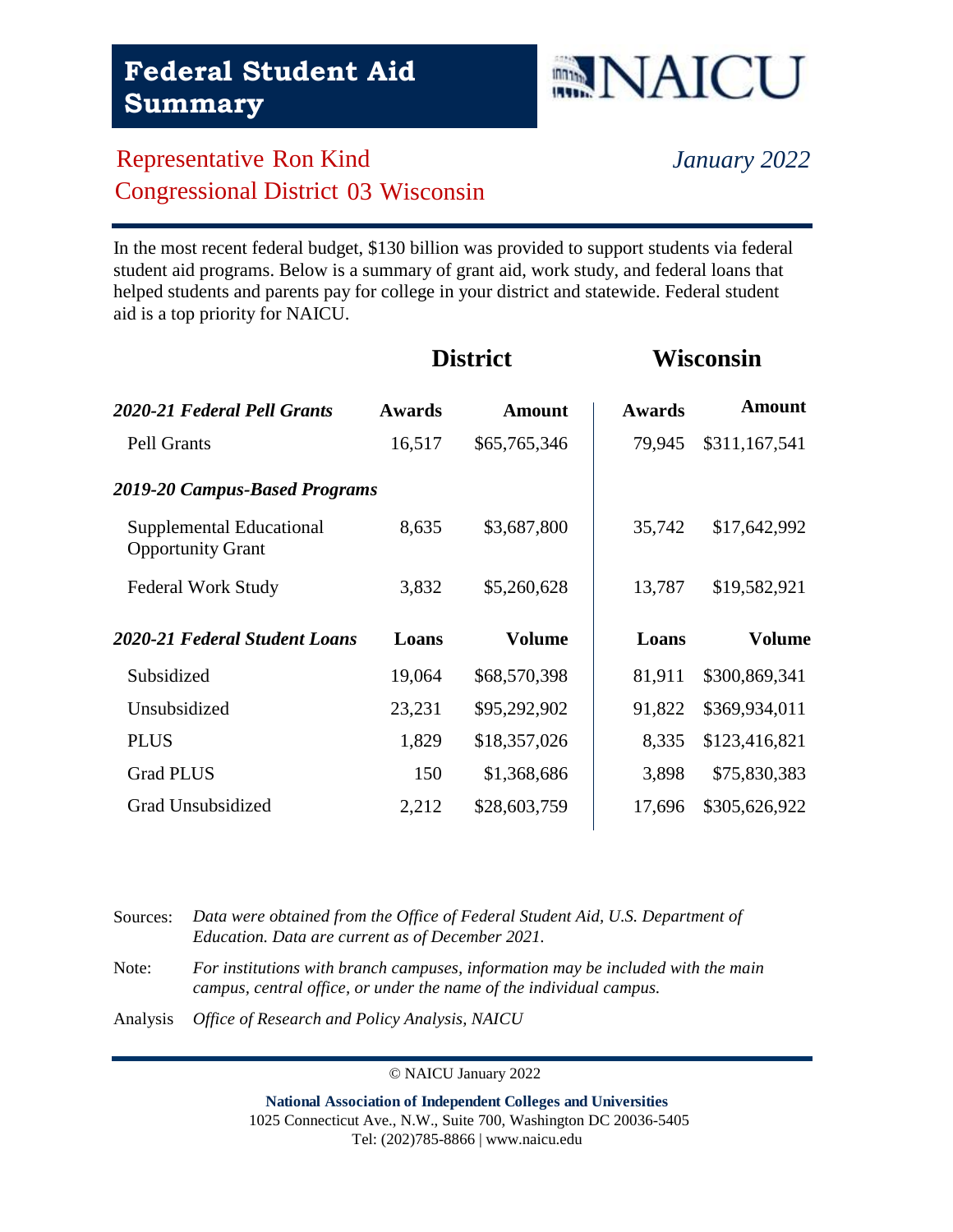# **NAICU**

**District Wisconsin**

# Representative Gwen Moore *January 2022* Congressional District 04 Wisconsin

In the most recent federal budget, \$130 billion was provided to support students via federal student aid programs. Below is a summary of grant aid, work study, and federal loans that helped students and parents pay for college in your district and statewide. Federal student aid is a top priority for NAICU.

| 2020-21 Federal Pell Grants                          | <b>Awards</b> | Amount        | <b>Awards</b> | <b>Amount</b> |
|------------------------------------------------------|---------------|---------------|---------------|---------------|
| Pell Grants                                          | 17,893        | \$69,819,078  | 79,945        | \$311,167,541 |
| 2019-20 Campus-Based Programs                        |               |               |               |               |
| Supplemental Educational<br><b>Opportunity Grant</b> | 6,488         | \$4,424,311   | 35,742        | \$17,642,992  |
| <b>Federal Work Study</b>                            | 2,691         | \$4,745,626   | 13,787        | \$19,582,921  |
| 2020-21 Federal Student Loans                        | Loans         | <b>Volume</b> | Loans         | Volume        |
| Subsidized                                           | 18,401        | \$69,143,976  | 81,911        | \$300,869,341 |
| Unsubsidized                                         | 20,029        | \$77,613,821  | 91,822        | \$369,934,011 |
| <b>PLUS</b>                                          | 2,336         | \$41,106,424  | 8,335         | \$123,416,821 |
| <b>Grad PLUS</b>                                     | 1,597         | \$41,072,639  | 3,898         | \$75,830,383  |
| Grad Unsubsidized                                    | 5,209         | \$95,875,685  | 17,696        | \$305,626,922 |

Sources: *Data were obtained from the Office of Federal Student Aid, U.S. Department of Education. Data are current as of December 2021.* Note: *For institutions with branch campuses, information may be included with the main campus, central office, or under the name of the individual campus.* Analysis *Office of Research and Policy Analysis, NAICU*

© NAICU January 2022

**National Association of Independent Colleges and Universities** 1025 Connecticut Ave., N.W., Suite 700, Washington DC 20036-5405 Tel: (202)785-8866 | www.naicu.edu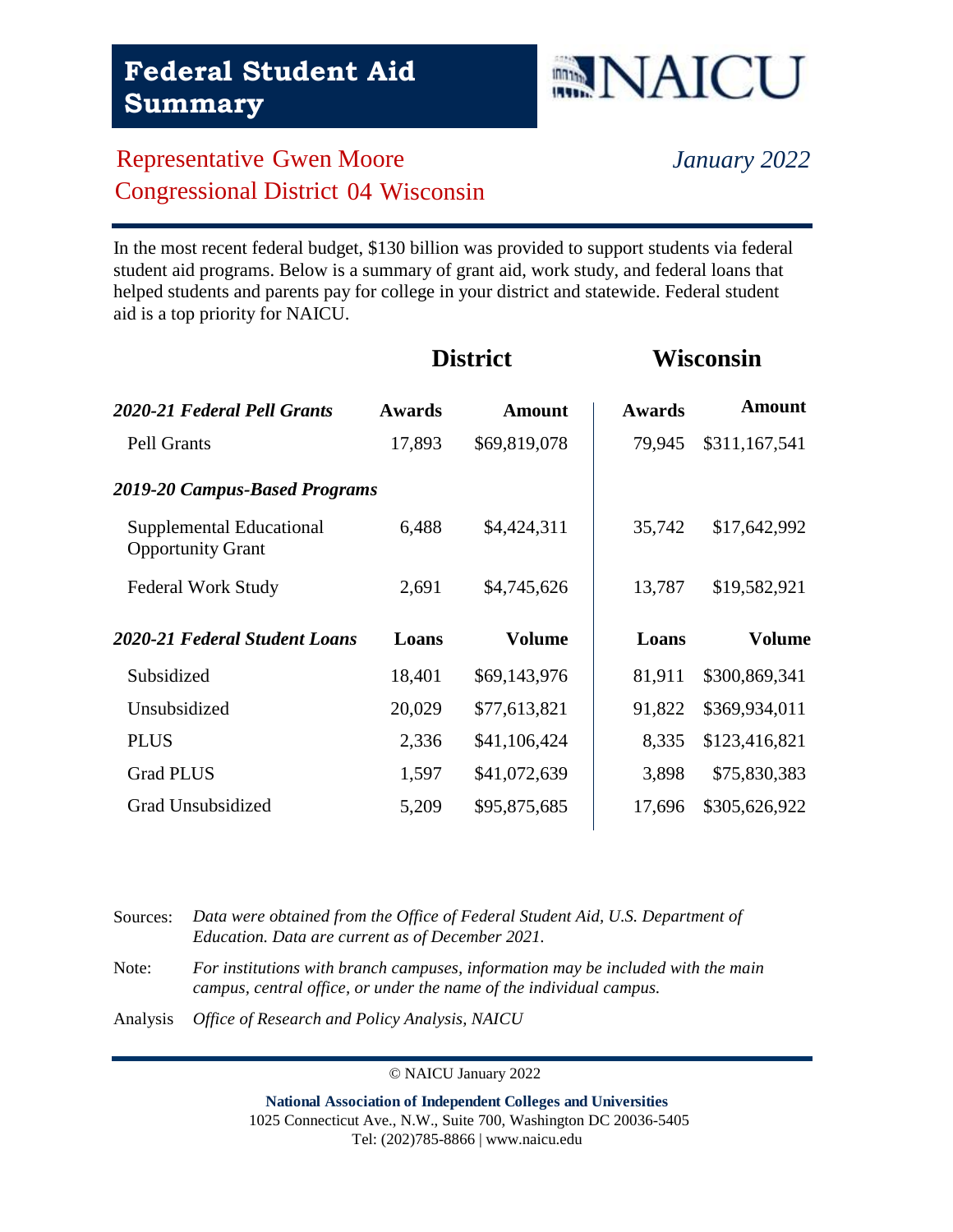## Representative Scott L. Fitzgerald *January 2022* Congressional District 05 Wisconsin

In the most recent federal budget, \$130 billion was provided to support students via federal student aid programs. Below is a summary of grant aid, work study, and federal loans that helped students and parents pay for college in your district and statewide. Federal student aid is a top priority for NAICU.

| 2020-21 Federal Pell Grants                          | <b>Awards</b> | <b>Amount</b> | <b>Awards</b> | <b>Amount</b> |
|------------------------------------------------------|---------------|---------------|---------------|---------------|
| Pell Grants                                          | 5,191         | \$20,823,359  | 79,945        | \$311,167,541 |
| 2019-20 Campus-Based Programs                        |               |               |               |               |
| Supplemental Educational<br><b>Opportunity Grant</b> | 2,528         | \$1,076,238   | 35,742        | \$17,642,992  |
| <b>Federal Work Study</b>                            | 1,024         | \$1,105,621   | 13,787        | \$19,582,921  |
|                                                      |               |               |               |               |
| 2020-21 Federal Student Loans                        | Loans         | <b>Volume</b> | Loans         | Volume        |
| Subsidized                                           | 6,042         | \$22,779,522  | 81,911        | \$300,869,341 |
| Unsubsidized                                         | 7,494         | \$29,835,852  | 91,822        | \$369,934,011 |
| <b>PLUS</b>                                          | 810           | \$10,559,823  | 8,335         | \$123,416,821 |
| <b>Grad PLUS</b>                                     | 842           | \$10,239,875  | 3,898         | \$75,830,383  |
| Grad Unsubsidized                                    | 1,906         | \$32,156,224  | 17,696        | \$305,626,922 |

| Sources: | Data were obtained from the Office of Federal Student Aid, U.S. Department of<br>Education. Data are current as of December 2021.                       |
|----------|---------------------------------------------------------------------------------------------------------------------------------------------------------|
| Note:    | For institutions with branch campuses, information may be included with the main<br>campus, central office, or under the name of the individual campus. |
| Analysis | <i>Office of Research and Policy Analysis, NAICU</i>                                                                                                    |

© NAICU January 2022

**National Association of Independent Colleges and Universities** 1025 Connecticut Ave., N.W., Suite 700, Washington DC 20036-5405 Tel: (202)785-8866 | www.naicu.edu

#### **District Wisconsin**

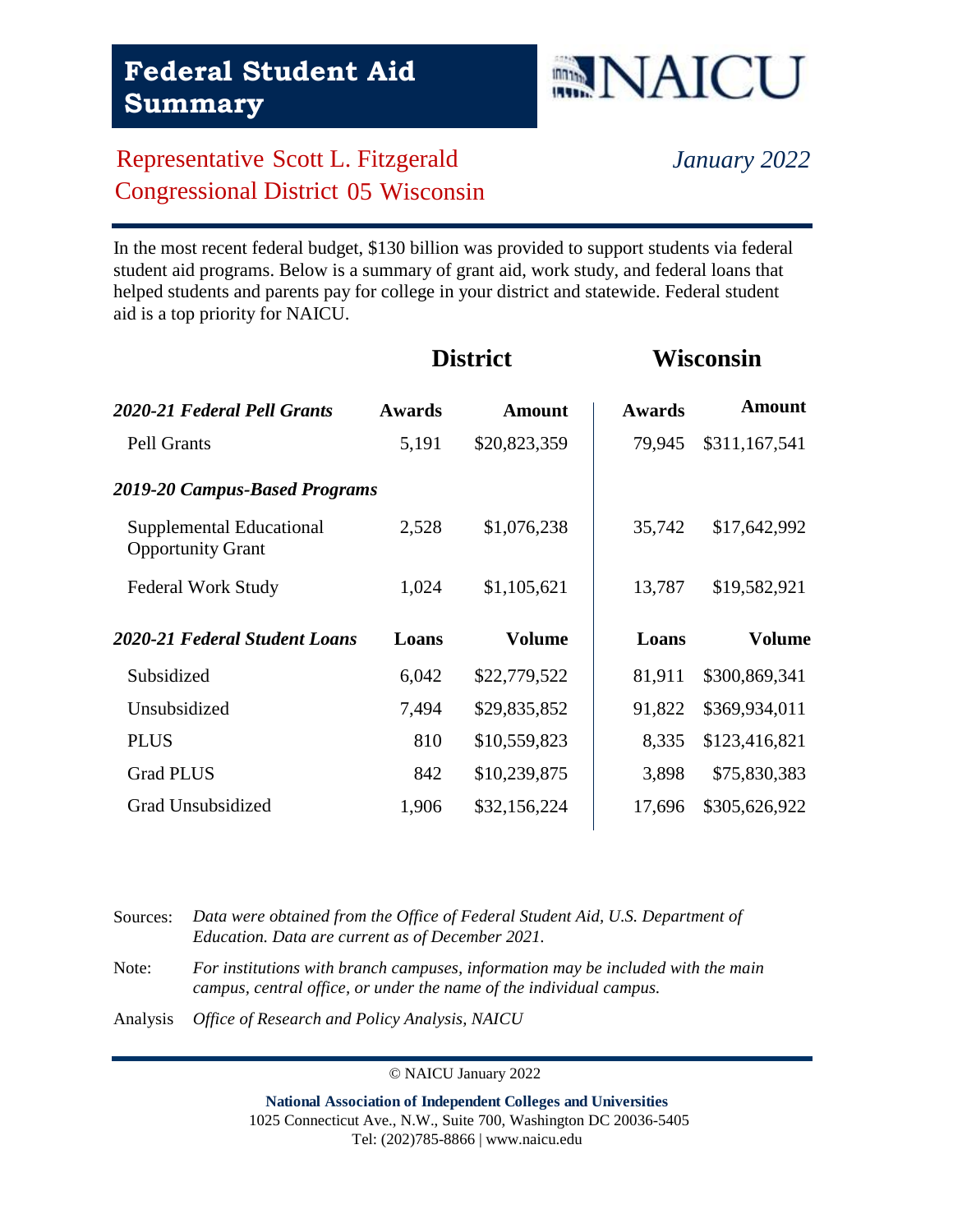#### Representative Glenn Grothman *January 2022* Congressional District 06 Wisconsin

In the most recent federal budget, \$130 billion was provided to support students via federal student aid programs. Below is a summary of grant aid, work study, and federal loans that helped students and parents pay for college in your district and statewide. Federal student aid is a top priority for NAICU.

| 2020-21 Federal Pell Grants                          | <b>Awards</b> | <b>Amount</b> | <b>Awards</b> | <b>Amount</b> |
|------------------------------------------------------|---------------|---------------|---------------|---------------|
| Pell Grants                                          | 6,839         | \$26,462,286  | 79,945        | \$311,167,541 |
| 2019-20 Campus-Based Programs                        |               |               |               |               |
| Supplemental Educational<br><b>Opportunity Grant</b> | 2,393         | \$1,364,320   | 35,742        | \$17,642,992  |
| <b>Federal Work Study</b>                            | 1,046         | \$1,739,825   | 13,787        | \$19,582,921  |
|                                                      |               |               |               |               |
| 2020-21 Federal Student Loans                        | Loans         | <b>Volume</b> | Loans         | Volume        |
| Subsidized                                           | 8,137         | \$30,493,222  | 81,911        | \$300,869,341 |
| Unsubsidized                                         | 8,727         | \$34,477,452  | 91,822        | \$369,934,011 |
| <b>PLUS</b>                                          | 1,134         | \$13,714,260  | 8,335         | \$123,416,821 |
| <b>Grad PLUS</b>                                     | 398           | \$7,528,902   | 3,898         | \$75,830,383  |
| Grad Unsubsidized                                    | 2,566         | \$37,032,137  | 17,696        | \$305,626,922 |

Sources: *Data were obtained from the Office of Federal Student Aid, U.S. Department of Education. Data are current as of December 2021.* Note: *For institutions with branch campuses, information may be included with the main campus, central office, or under the name of the individual campus.*

Analysis *Office of Research and Policy Analysis, NAICU*

© NAICU January 2022

**National Association of Independent Colleges and Universities** 1025 Connecticut Ave., N.W., Suite 700, Washington DC 20036-5405 Tel: (202)785-8866 | www.naicu.edu

**District Wisconsin**

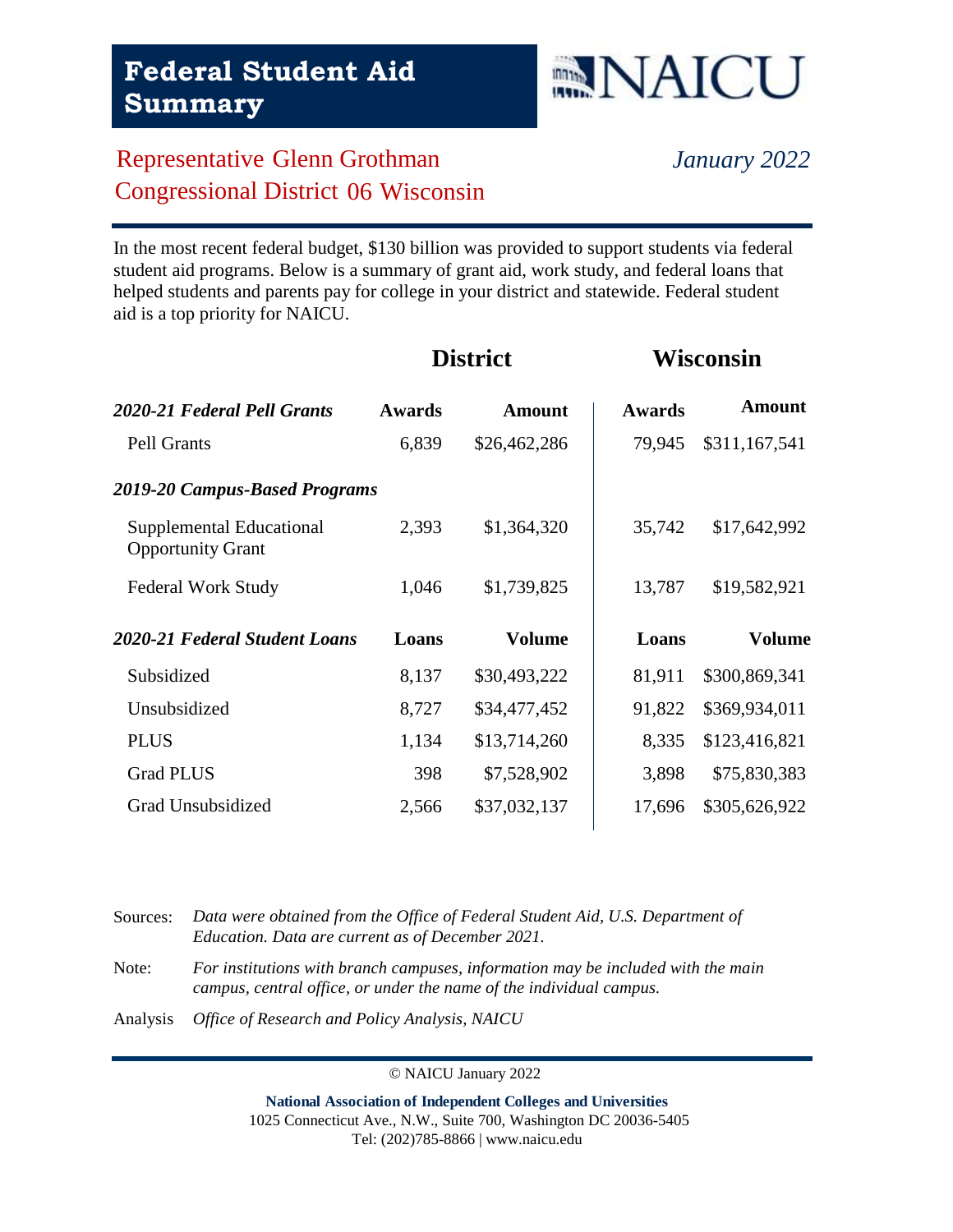## Representative Thomas P. Tiffany *January 2022* Congressional District 07 Wisconsin

In the most recent federal budget, \$130 billion was provided to support students via federal student aid programs. Below is a summary of grant aid, work study, and federal loans that helped students and parents pay for college in your district and statewide. Federal student aid is a top priority for NAICU.

| 2020-21 Federal Pell Grants                          | <b>Awards</b> | Amount        | <b>Awards</b> | <b>Amount</b> |
|------------------------------------------------------|---------------|---------------|---------------|---------------|
| <b>Pell Grants</b>                                   | 4,348         | \$14,984,104  | 79,945        | \$311,167,541 |
| 2019-20 Campus-Based Programs                        |               |               |               |               |
| Supplemental Educational<br><b>Opportunity Grant</b> | 1,914         | \$609,423     | 35,742        | \$17,642,992  |
| <b>Federal Work Study</b>                            | 528           | \$807,734     | 13,787        | \$19,582,921  |
|                                                      |               |               |               |               |
| 2020-21 Federal Student Loans                        | Loans         | <b>Volume</b> | Loans         | Volume        |
| Subsidized                                           | 3,255         | \$10,553,037  | 81,911        | \$300,869,341 |
| Unsubsidized                                         | 2,862         | \$10,041,732  | 91,822        | \$369,934,011 |
| <b>PLUS</b>                                          | 103           | \$1,094,539   | 8,335         | \$123,416,821 |
| <b>Grad PLUS</b>                                     | 5             | \$42,475      | 3,898         | \$75,830,383  |
| Grad Unsubsidized                                    | 242           | \$2,665,543   | 17,696        | \$305,626,922 |

Sources: *Data were obtained from the Office of Federal Student Aid, U.S. Department of Education. Data are current as of December 2021.* Note: *For institutions with branch campuses, information may be included with the main campus, central office, or under the name of the individual campus.*

Analysis *Office of Research and Policy Analysis, NAICU*

© NAICU January 2022

**National Association of Independent Colleges and Universities** 1025 Connecticut Ave., N.W., Suite 700, Washington DC 20036-5405 Tel: (202)785-8866 | www.naicu.edu

#### **District Wisconsin**

**NAICU**